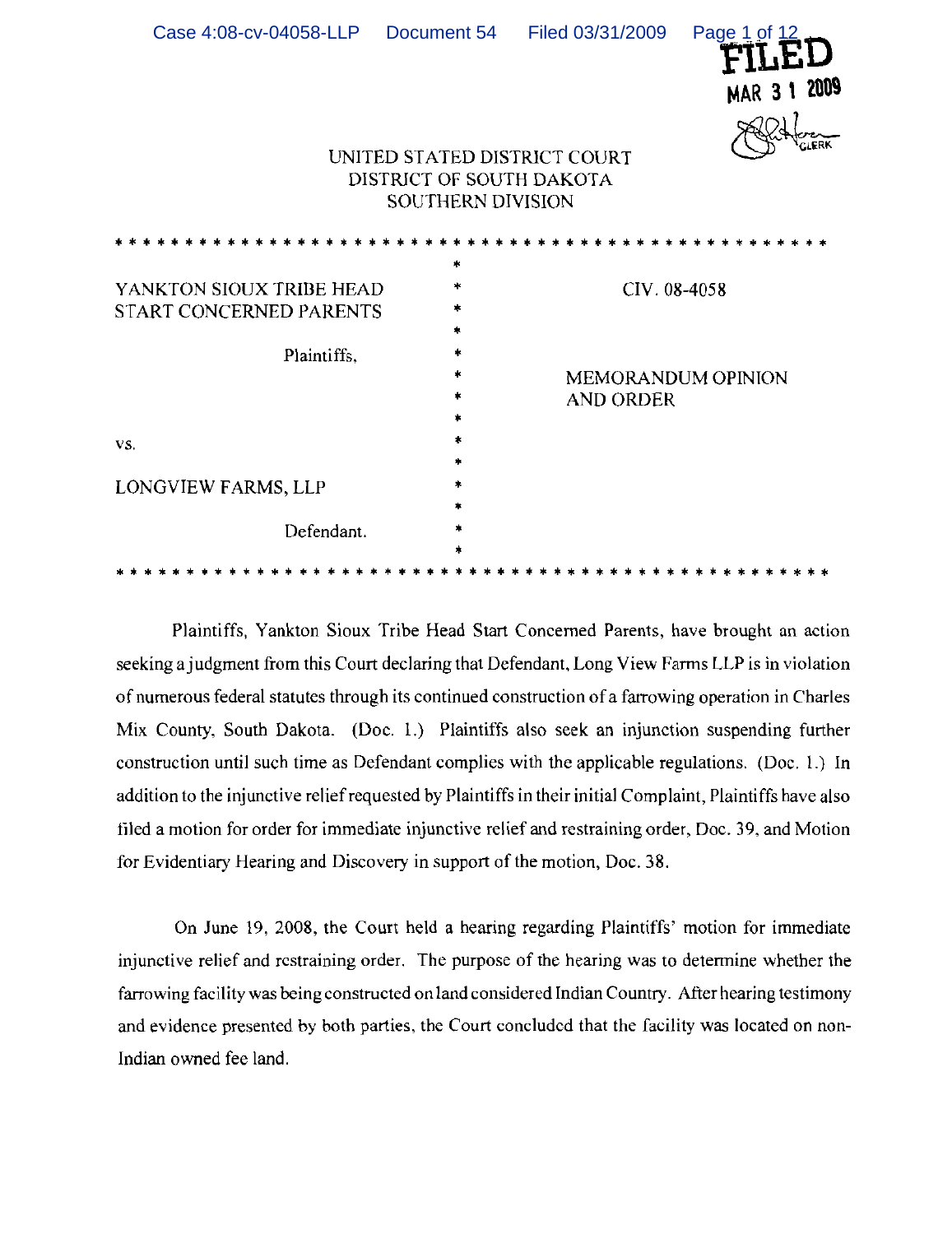Defendant has moved to dismiss all the claims as stated in Plaintiff's Complaint, or in the alternative, has moved for a more definite statement. (Doc. 10.) In response, Plaintifffiled a Motion to Strike Defendant's Motion to Dismiss. (Doc. 40.)

# **LEGAL STANDARD**

In ruling on a motion to dismiss pursuant to Fed. R. Civ. P. 12(b)(6), a court must accept the plaintiffs factual allegations as true and draw all reasonable inferences in the plaintiff's favor. *Adickes v.* s.H. *Kress* & *Co.,* 398 U.S. 144, 158-59,90 S.Ct. 1598, 1609,26 L.Ed.2d 142 (1970). Because the pleading rules require only "notice" pleading, rather than detailed fact pleading, a court must construe a plaintiff's allegations liberally, and should only dismiss a complaint if a plaintiff has failed to plead "enough facts to state a claim to relief that is plausible on its face." *Bell Atl. Corp. v. Twombly, 127 S.Ct. 1955, 1974, 167 L.Ed.2d 929 (2007).* 

**In** deciding whether to dismiss, a court may consider only the facts alleged in the pleadings, documents attached as exhibits<sup>1</sup> or incorporated by reference in the pleadings,<sup>2</sup> and public documents.'

### **DISCUSSION**

Plaintiffs have filed a Complaint for Declaratory and Injunctive Relief against Defendant

<sup>&</sup>lt;sup>1</sup> Stahl v. USDA, 327 F.3d 697, 700-01 (8th Cir. 2003) (finding that district court properly considered contract documents that were attached to motion to dismiss without converting motion into one for summary judgment).

*<sup>2</sup> Porous Media Corp. v. Pall Corp.,* 186 F.3d 1077, 1079 (8th Cir. 1999) (citing *Piper Jaffray Cos. v. Nat'l Union Fire Ins. Co., 967 F.Supp. 1148, 1152 (D. Minn. 1997) (stating that* may consider extra-pleading material "necessarily embraced by the pleadings" including documents incorporated by reference)).

 $<sup>3</sup> Stahl, 327 F.3d$  at 700-01 (finding that district court properly considered certain public</sup> records in ruling on a motion to dismiss under Rule 12(b)(6)).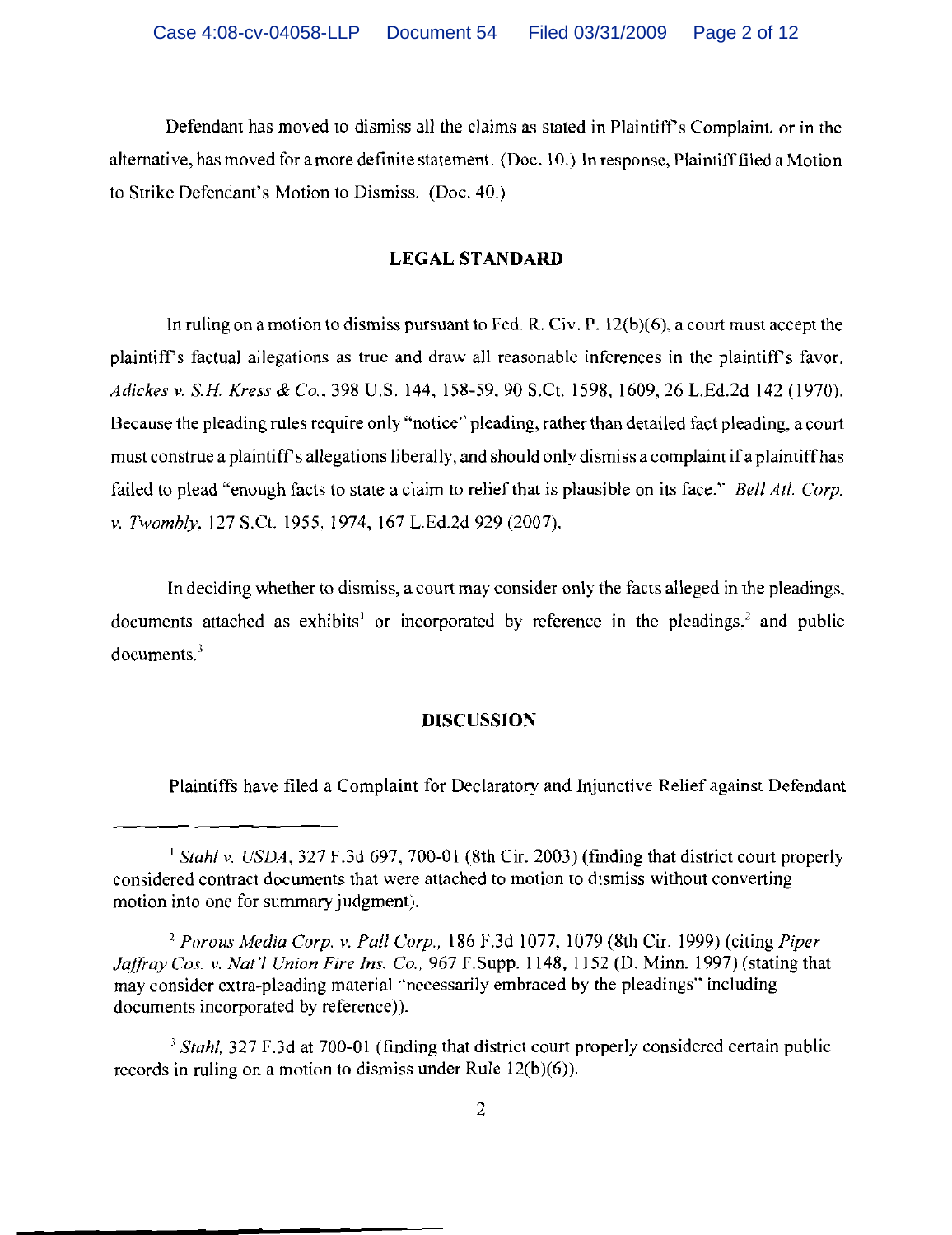alleging that Defendant violated various federal regulations and asking for an injunction ordering Defendant to cease constructing its farrowing operation. In particular, Plaintiffs allege that: (1) Defendant's farrowing operation was not presented to the Yankton Sioux Tribe for consideration in accordance with the Yankton Sioux Constitution Article 1, section I; (2) Defendant violated the National Environmental Protection Act by failing to provide an environmental impact statement and by failing to provide for public participation and appeals prior to construction of the facility; (3) Defendant violated the National Historic Preservation Act by failing to ascertain the presence of historic and cultural resources which could be affected by the facility's construction and operation on a cultural and historic site; (4) Defendant violated the Administrative Procedures Act by failing to provide for public participation and appeals prior to the construction of the farrowing facility;  $(5)$ Defendant's actions violate Article VI of the United States Constitution; and (6) Defendant is in violation of the Clean Water and Clean Air Acts. (Doc. I.)

Defendant has moved to dismiss all the claims as stated in Plaintiff's Complaint, or in the alternative, has moved for a more definite statement. (Doc. 10.)

In response, Plaintiffs have moved to strike Defendant's Motion to Dismiss. (Doc. 40.) In their memorandum in support of their motion, Plaintiffs contend that Defendant's Motion to Dismiss is an "insufficient, redundant, immaterial, and impertinent defense," because Plaintiffs' claims are "nonfrivolous" and the rights asserted in the Complaint "are not petty or trivial." Plaintiffs also contend that Defendant's arguments in support of its Motion to Dismiss are based on laws that are "not applicable" to the present case or arc 'based on new laws and rules not made final or exact" and that Defendant merely seeks to cause "needles increase in the cost of litigation" and to "cause unnecessary delays." Furthermore, Plaintiffs argue that federal laws such as the National Environmental Protection Act and the National Historic Preservation Act serve to protect their rights within the external boundaries of the reservation as established by treaties in 1851 and 1858. Plaintiffs contend that the original exterior boundaries of the reservation remain intact and that the reservation has not been diminished. The Tribe believes the reservation boundaries to be larger than what is set forth in the Court's Order in *Yankton Sioux Tribe v. Podhrasdsky,* No. 98-4042, 2006 WI.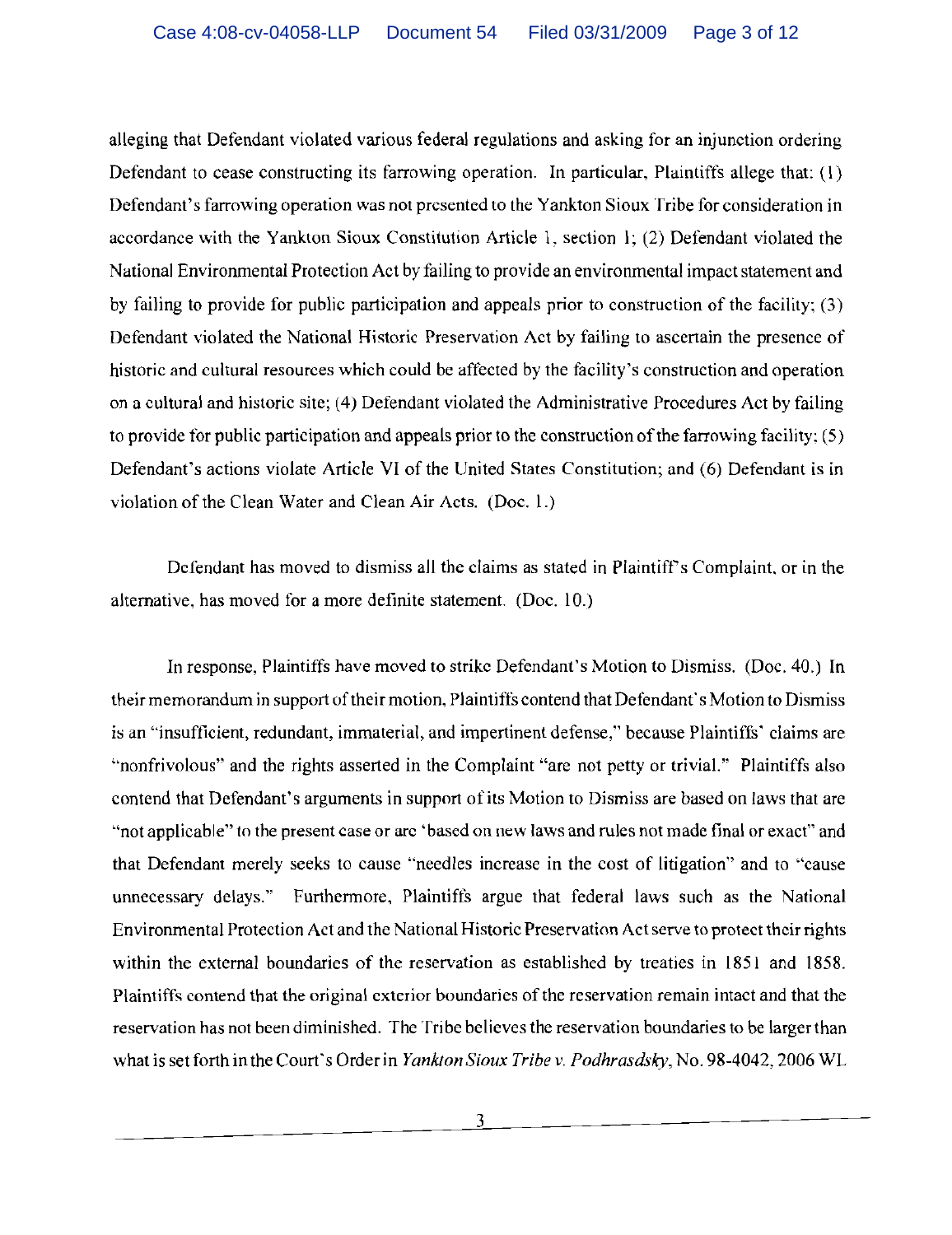$3703274$  (D.S.D. Dec. 13, 2006)<sup>4</sup> and has appealed the Court's decision on that basis.

# **Claim 1: Failure to present farrowing operation to Yankton Sioux Tribe in accordance witb the Yankton Sioux Constitution Article I, section 1.**

Plaintiffs request that the Court order a halt to the construction of Defendant's farrowing operation because it "was not presented to the Yankton Sioux Tribe for consideration in accordance to (sic) the Yankton Sioux Constitution Article I, section I." Although Plaintiffs cite the Yankton Sioux Constitution as the basis for their claim to relief, Plaintiffs attached the Amended By-Laws of the Yankton Sioux Tribal Business and Claims Committee ("Bylaws") to their Complaint, and it appears that Plaintiffs are relying upon the language in the Bylaws rather than the Yankton Sioux Constitution. Article I. Section I of the Bylaws provides,

All Tribal Business other than of a routine nature which would involve Indian Legislation shall be voted on by secret ballot at a polling place, time and place of such voting to be determined and designated by the Committee. Notice shall be posted at proper places throughout the reservation at least thirty (30) days and not more than sixty (60) days in advance of such voting.

Bylaws, Article I, Section 1.

Defendant argues, and the Court agrees, that there is no evidence in the record which supports Plaintiffs' contention that Defendant is required under the Yankton Sioux Constitution or Bylaws to submit their plans for the farrowing operation to the Tribe for a vote. Under the terms of Article I, Section I of the Bylaws, only *Iribal businesses* other than a routine nature *which would involve Indian Legislation*, are required to seek the prior approval, by popular vote, of the Business and Claims Committee. Nowhere in their Complaint do Plaintiffs allege that Defendant is an Indian entity. an entity comprised of Indians or members of the Yankton Sioux Tribe.

<sup>4</sup>This case is now referred to as *Yanklon Sioux Tribe* v. *Gaffey.* as Defendant, Matt Gaffey, replaced Defendant, Scott Podhradsky, as State's Attorney of Charles Mix County midway through the litigation.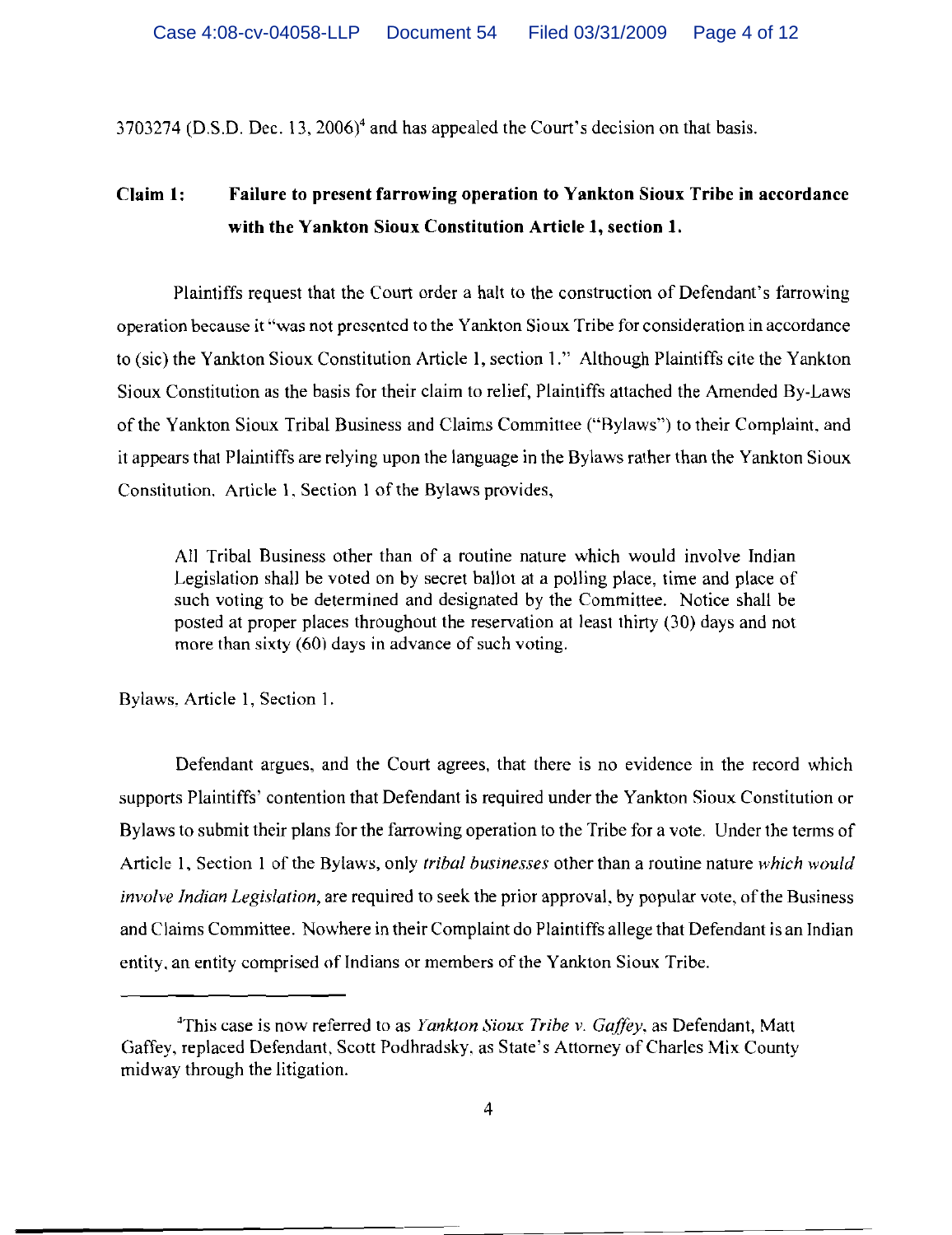Most importantly, however, because Defendant is a non-Indian entity, the Tribe may not regulate its activities if the Court finds that the location of the farrowing facility is on non-Indian fee land outside the boundaries of the reservation. *Hornell Brewing Co. v. Rosebud Sioux Tribal Court*, 133 F.3d 1087, 1091 (8th Cir. 1998) (stating that "[n]either Montana nor its progeny purports to allow Indian tribes to exercise civil jurisdiction over the activities or conduct of non-Indians occurring outside their reservations."). It appears that Plaintiffs believe the Tribe has jurisdiction to regulate the activities of Defendant because Defendant's facility is located within the 1851 and 1858 Treaty boundaries of the Yankton Sioux Tribe. However, the United States Supreme Court found in *South Dakota v. Yankton Sioux Tribe,* 522 U.S. 329, 358, 118 S.Ct. 789, 139 L.Ed.2d 773 (1998) that the Yankton Sioux Reservation had been diminished and remanded the case back to this Court to decide what remains ofthe Reservation. *Yankton Sioux Tribe v. Gaffey,* No. 98-4042, 2006 WL 3703274 (D.S.D. Dec. 13,2006).

During the hearing in the present case regarding Plaintiff's Motion for Immediate Injunctive Relief. and Motion for Restraining Order, the Court concluded that the land on which the farrowing facility was being constructed was not within the reservation boundaries. The Court rendered this conclusion by comparing the land in question to a map of the diminished reservation which had been submitted as evidence on remand in the *Gaffey* case.

The Tribe does not have regulatory authority over the construction of the farrowing facility by Defendant, a non-Indian entity, because such facility is located on land which is not within reservation boundaries. Any claim by Plaintiffs that Defendant need present the farrowing operation to Yankton Sioux Tribe in accordance with the Article 1, section 1 of the Bylaws or Yankton Sioux Constitution is therefore without merit and must be dismissed.

## **Claim 2: National Environmental Protection Act** (NEPA) **Claim**

Plaintiffs seek a judgment from this Court declaring that Defendants violated the National Environmental Protection Act (NEPA) by failing to provide an environmental impact statement and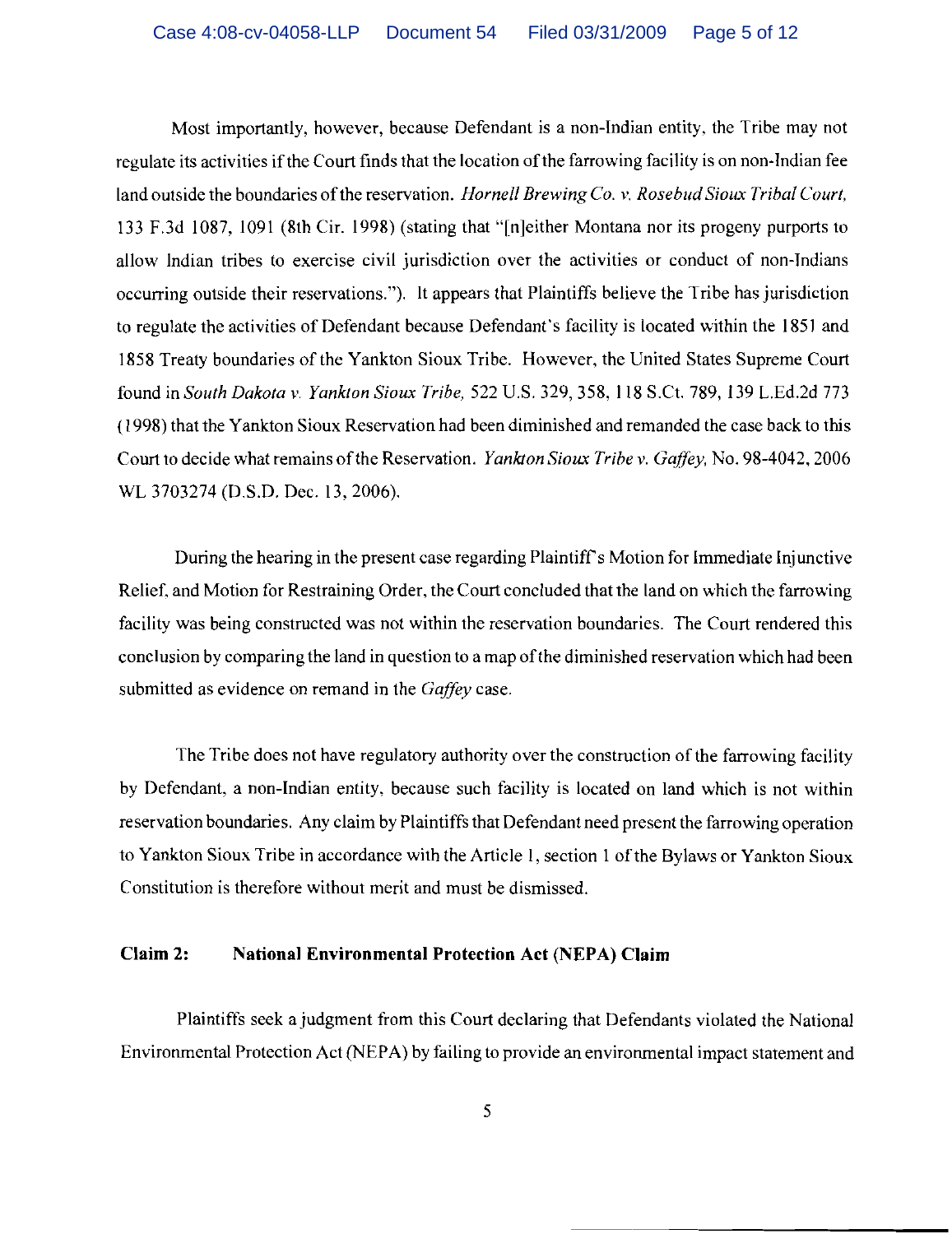by failing to provide for public participation and appeals prior to construction of the facility. Plaintiffs request an injunction suspending further construction of Defendant's farrowing operation until Defendant complies with these requirements.

The Court grants Defendant's motion to dismiss Plaintiffs' NEPA claim because NEPA requirements apply only to federal agencies and not to private entities like Defendant in this case. *Dep 'to(Transp. v. Pub. Citizen,* 541 U.S. 752, 756-57,124 S.Ct. 2204, 2209,159 L.Ed.2d 60 (2004) (stating that NEPA "imposes only procedural requirements on federal agencies with a particular focus on requiring agencies to undertake analyses ofthe environmental impact oftheir proposals and actions."). Section 4332 of the NEPA states, in pertinent part,

The Congress authorizes and directs that, to the fullest extent possible: (I) the policies, regulations, and public laws of the United States shall be interpreted and administered in accordance with the policies set forth in this chapter, and (2) all *agencies of the Federal Government* shall . . . include in every recommendation or report on proposals for legislation and other major Federal actions significantly affecting the quality of the human environment, a detailed statement by the responsible official on the environmental impact of the proposed action....

42 U.S.c. § 4332 (emphasis added). The regulations implementing NEPA further provide that *"Agencies shall:* (a) Make diligent efforts to involve the public in preparing and implementing their NEPA procedures, (b) Provide public notice of NEPA-related hearings, public meetings, and the availability of environmental documents so as to inform those persons and agencies who may be interested or affected." 40 C.F.R. § 1506.6 (emphasis added).

The only way in which the Court would have power to enjoin the activities of a non-federal agency under NEPA is if it is shown that the non-federal agency is in 'partnership' with the federal government. *Monarch Chem. Works, Inc. v. Exon,* 452 F.Supp. 493, 501 (D.C. Neb. 1978) (citing *Biderman v. Morton,* 497 F.2d 1141, 1147 (2d Cir. 1974». "The presence of federal funds is typically sufficient to establish such a relationship." *Id.* (citations omined).

Plaintiffs have not alleged that Defendant is a federal agency nor that it has received federal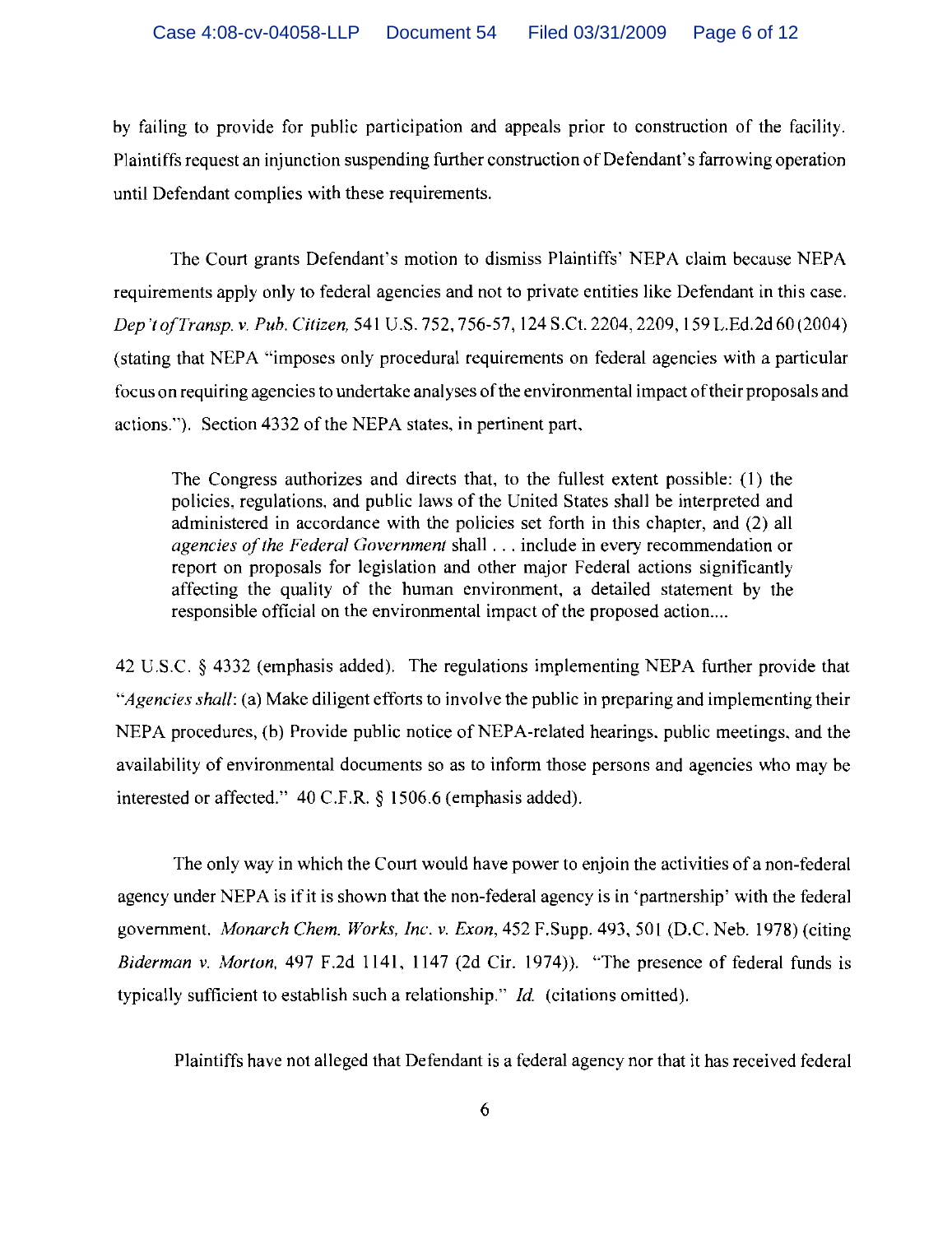funds establishing a 'partnership' between Defendant and the federal government which would entitle Plaintiffs to relief under NEPA. Therefore, Plaintiffs' NEPA claim is dismissed. There is no requirement that Defendant provide an environmental impact statement or for public participation and appeals under the statute.

# **Claim 3: National Historic Preservation Act (NHPA) Claim**

In their Complaint, Plaintiffs seek a judgment from the Court declaring that Defendant has violated the National Historic Preservation Act (NHPA) by failing to ascertain the presence of historic and cultural resources which could be affected by the facility's construction and operation on a cultural and historic site. Plaintiffs request an injunction suspending further construction until Defendant complies with these requirements.

The Court finds that NHPA regulations apply only to federally assisted undertakings and not to the activities of private entities such as Defendant. NHPA provides in pertinent part:

The head of any Federal agency having direct or indirect jurisdiction over a proposed Federal or federally assisted undertaking in any State and the head of any Federal department or independent agency having authority to license any undertaking shall. prior to the approval of the expenditure of any Federal funds on the undertaking or prior to the issuance of any license, as the case may be, take into account the effect of the undertaking on any district, site, building, structure, or object that is included in or eligible for inclusion in the National Register.

16 U.S.c. § 4701'. Congress has defined "undertaking" in the NHPA as:

[A] project, activity, or program funded in whole or in part under the direct or indirect jurisdiction of a Federal agency, including- $(A)$  those carried out by or on behalf of the agency; (B) those carried out with Federal financial assistance; (C) those requiring a Federal permit license, or approval; and; (D) those subject to State or local regulation administered pursuant to a delegation or approval by a Federal agency.

16 U.S.C. § 470w(7).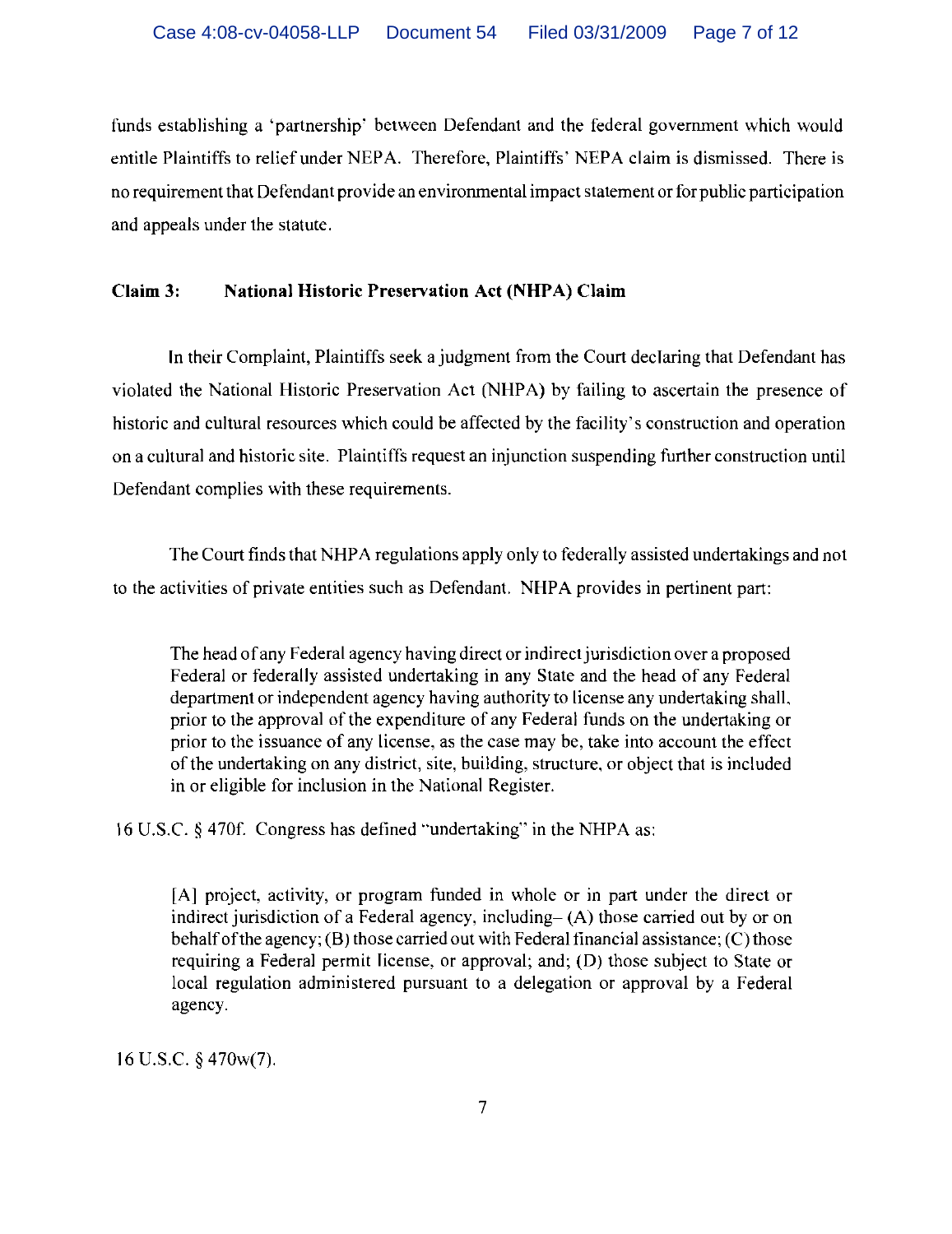The Court grants Defendant's motion to dismiss Plaintiff's NHPA claim. Plaintiffs have failed to allege facts indicating that: (I) thc hog farrowing facility is a "Federal or federally assisted undertaking;" or that (2) Defendant is an entity such as a Federal agency or an independent agency having the authority to license such an undertaking, which is obligated to comply with NHPA requirements. The NHPA claim alleged by Plaintiffs is therefore dismissed.

### **Claim 4: Administrative Procedures Act** (APA) **Claim**

Plaintiffs allege that Defendant is in violation ofthe Administrative Procedures Act ("APA") for failing to provide for public participation and appeals prior to the construction of the farrowing facility. Under Section 706 of the APA, Courts may "set aside *agency action .* .. found to be ... arbitrary, capricious, an abuse of discretion, or otherwise not in accordance with law" or "without observance of procedure required by law." 5 U.S.C. § 706(2)(a), (d) (emphasis added).

The Court grants Defendant's motion to dismiss Plaintiffs' APA claim because there is no evidence in the record indicating that Defendant is a federal agency subject to the APA. Defendant, rather, is a private entity.

# **Claim 5: Article VI of the United States Constitution**

Plaintiffs allege that Defendant's actions also violate Article **VI** of the United States Constitution. Clause I of Article **VI** of the United States Constitution provides,

All debts contracted and Engagements entered into, before the Adoption of this Constitution, shall be as valid against the United States under this Constitution, as under the Confederation.

U.S. Const. art. VI, cl. I. Clause 2 of Article VI provides,

This Constitution, and the Laws of the United States which shall be made in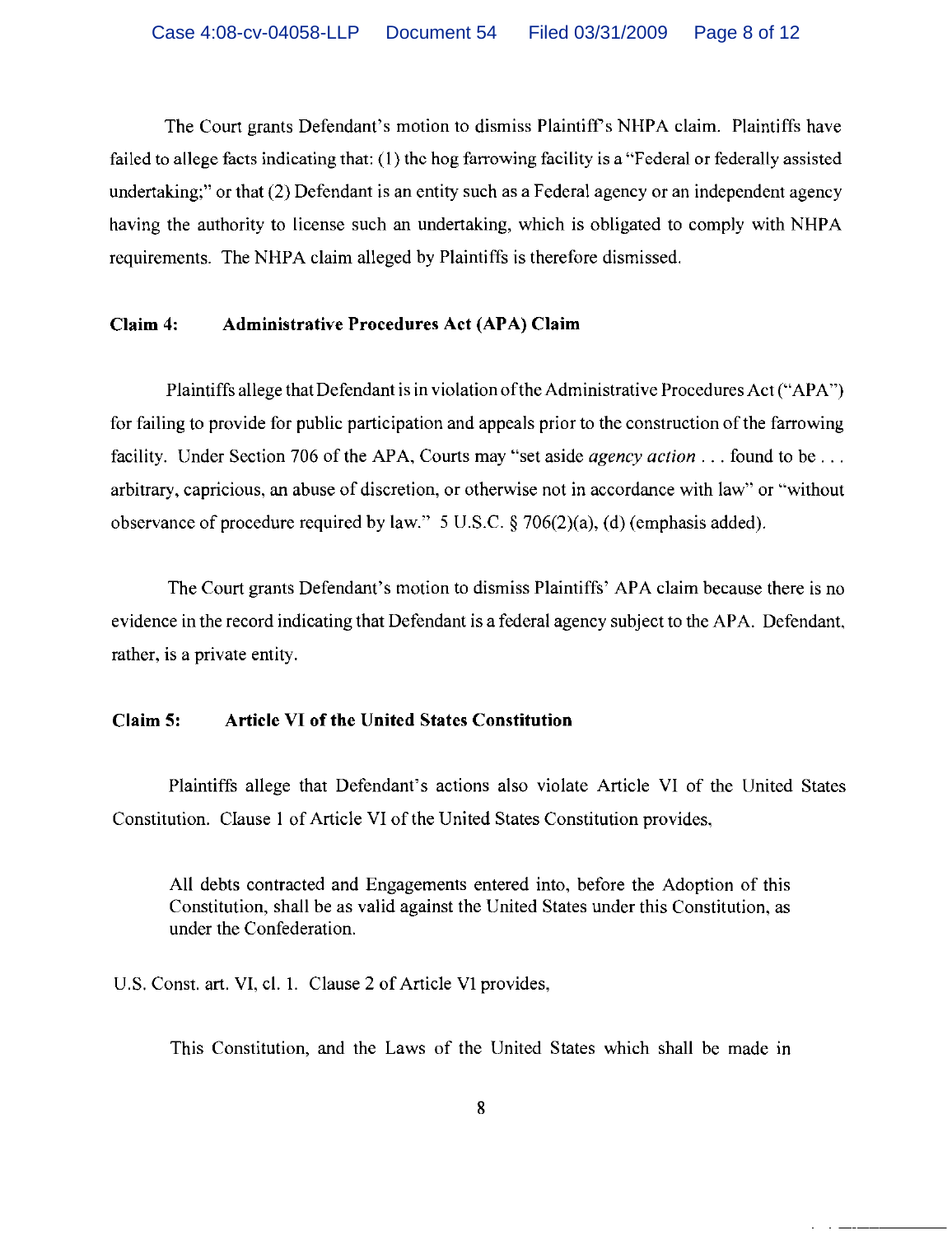Pursuance thereof; and all Treaties made, or which shall be made, under the Authority of the United States, shall be the supreme Law of the Land; and the judges in every state shall be bound thereby, anything in the Constitution or Laws of any State to the contrary notwithstanding.

U.s, Const. art. VI, cl. 2. Article VI, Clause 3 states,

The Senators and Representatives before mentioned, and the Members ofthe several state legislatures, and all executive and judicial officers, both ofthe United States and of the several states, shall be bound by oath or affirmation, to support this Constitution; but no religious test shall ever be required as a qualification to any office or public trust under the United States,

U.S. Const. art. VI, cl. 3.

Plaintiffs do not specifically state which Clause of Article VI they believe Defendant has violated, but presumably it is Clause 2 since Plaintiffs contend that the 1851 and 1858 treaty boundaries of the Yankton Sioux Reservation are still intact and thus that Defendant's farrowing facility is on reservation land'. This claim must be dismissed for failure to state a claim upon which relief may be granted. As stated previously in this opinion, the United States Supreme Court found in *South Dakota* v. *Yankton Sioux Tribe.* 522 U.S. 329, 358, 118 S.Ct. 789, 805,139 L.Ed,2d 773 (1998) that the reservation has been diminished and as a result, the 1851 and 1858 treaty boundaries are no longer intact.

# Claim 6: Clean Water and Clean Air Act Claims

Plaintiffs state, with respect to their claims under the Clean Water Act and Clean Air Act, the following:

Plaintiff Yankton Sioux Tribe Head Start Concerned Parents is an unincorporated

 ${}^{5}$ The Court finds that Plaintiffs have stated no other facts which would entitle them to any sort of relief pursuant to Article VI of the United States Constitution,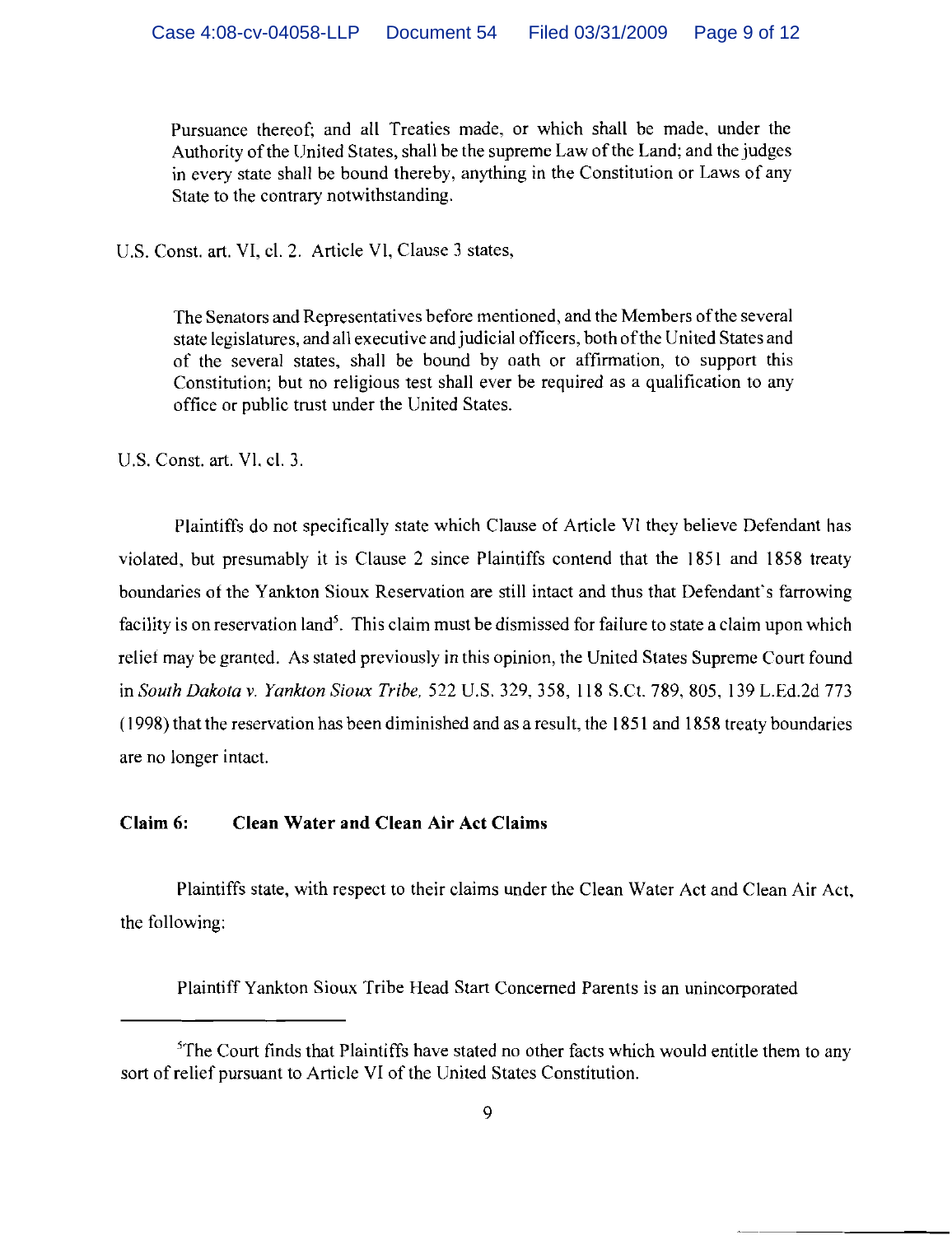entity of the tribe in the state of South Dakota. For the purpose of Environmental Health and Safety of our children ages 3 to 5 years old and a high quality of service to children and families living near and attending Yankton Sioux Tribe Head Start facility located 2.2 miles downwind, downstream of the Long View Farms LLP farrowing operation jeopardizing the Yankton Sioux Tribe Head Start Federal Grant violating Clean Water Act, Clean Air Act and etc... in accordance to SF 424B. The Yankton Sioux Tribe Head Start Concerned Parents work, live and recreate on the land surrounding said facility. Many Tribal Members live in the town of Marty 3.2 mile of the facility polluting air, water and release of odors and degrade landscape where families live and recreate the project will also harm artifacts, remains and other historic significant materials and sites that are a cultural, spiritual and personal importance to the Yankton Sioux Tribe Head Start Concerned Parents which will include the Missouri River located only 4 miles downstream and the aquifer underneath this facility.

"The Clean Water Act ... prohibits the discharge of pollutants into navigable waters unless the discharge is sanctioned by a permit or statute. Permits are issued by the EP A or by state agencies subject to EPA review. The [Clean Water] Act also gives states the authority to establish water quality standards for waters within their boundaries, to certify compliance with those standards, and to issue and enforce discharge permits, all under the watchful eye of the EPA." *Wisconsin* v. *EPA.*  266 F.3d 741.743-44 (7th Cir. 2001) (internal citations omitted).

Although both the Clean Water Act and the Clean Air Act allow for citizen suits against private entities, each Act has a provision which requires notice to be given to the Administrator of the Environmental Protection Agency (EPA), to the State in which the alleged violation occurs, or to any alleged violator at least sixty days prior to commencing an action alleging a violation ofeither Act. 33 U.S.C. § 1365(b); 42 U.S.C. § 7604(b).

Plaintiffs have cited nothing in their Complaint stating that they have provided the appropriate notice before commencing this suit alleging a violation of either the Clean Water Act or the Clean Air Act. Because a suit under these statutes cannot be commenced prior to giving the appropriate notice, these claims are dismissed.

The Court finds that Plaintiffs' claims should also be dismissed on the basis that they have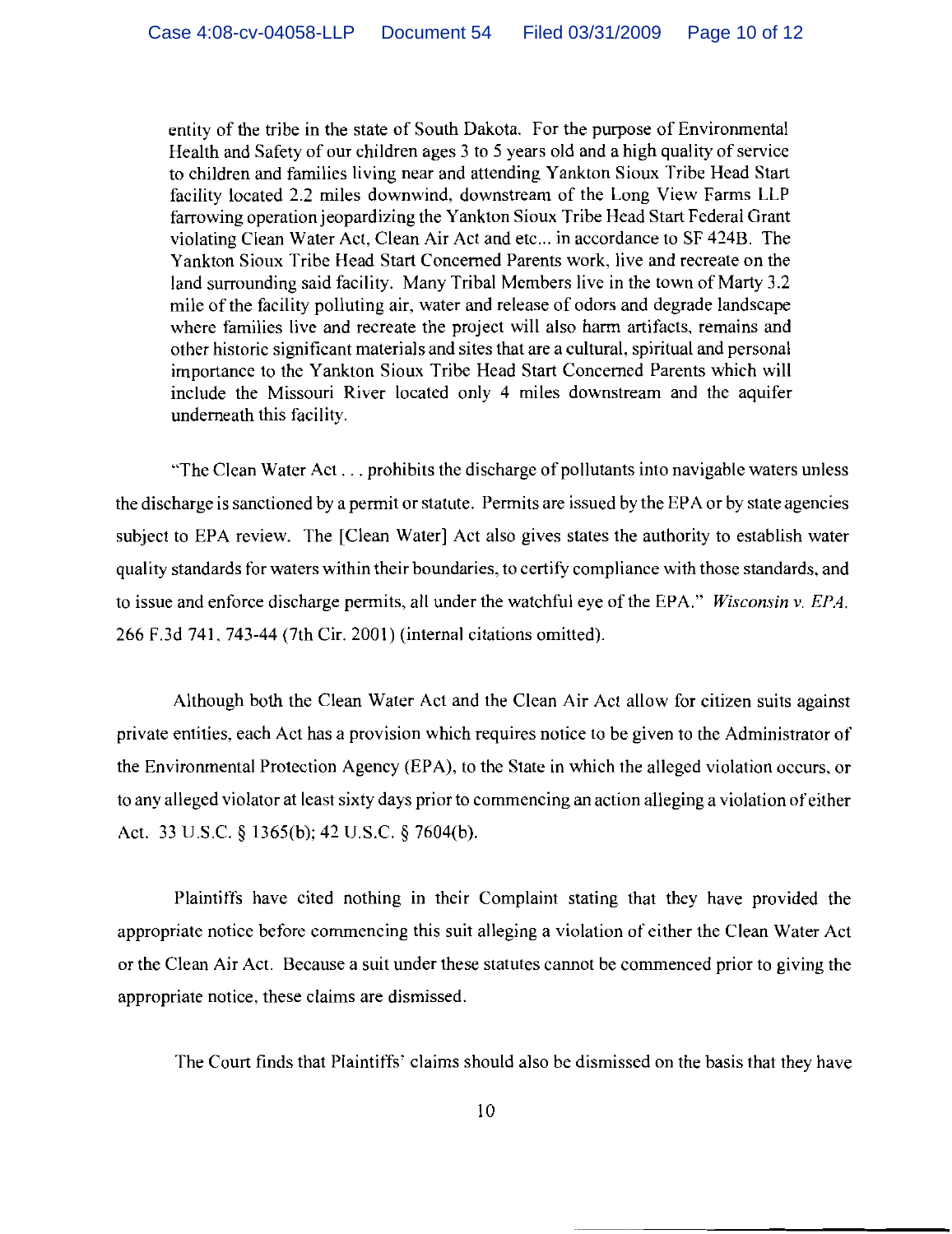failed to set forth sufficient facts to establish violations of either Act. Section 1365 of the Clean Water Act provides that "any citizen may commence a civil action on his own behalf  $- (1)$  against any person ... who is alleged to be in violation of (A) an effluent standard or limitation under this chapter or (B) an order issued by the Administrator [of the EPA] or a State with respect to such a standard or limitation." 33 U.S.C. § 1365. Section 7604 of the Clean Air Act provides that "any person may commence a civil action on his own behalf-(l) against any person ... who is alleged to have violated (ifthere is evidence that the alleged violation has been repeated) or to be in violation of (A) an emission standard or limitation under this chapter or (B) an order issued by the Administrator [of the EPA] or a State with respect to such a standard or limitation." 42 U.S.C. § 7604. Plaintiffs have failed to cite any facts to support a claim that Defendant may be in violation of (I) an effluent standard or limitation or an order issued by the Administrator of the EPA in violation of the Clean Water Act; or (2) an emission standard or limitation or order issued by the Administrator of the EPA or State in violation of the Clean Air Act. Accordingly, Plaintiffs' Clean Water and Clean Air Act claims are dismissed for failure to state a claim upon which relief may be granted.

# It is hereby ORDERED that:

- (1) Defendant's Motion to Dismiss, Doc. 10, be GRANTED and that Plaintiff's Motion to Strike Defendant's Motion to Dismiss, Doc. 40, be DENTED. Plaintiffs' claims are dismissed with prejudice except that Claims 3 (National Historic Preservation Act) and 6 (Clean Water and Clean Air Act) are dismissed without prejudice. The dismissal of these claims does not mean, as Plaintiffs' contend in their Motion to Strike, that their concerns are "petty or trivial," but rather that they have failed to state a claim upon which relief may be granted.
- (2) Defendant's Motion for More Definite Statement, Doc. 10, be DENIED as moot.
- (3) Plaintiffs' Motion for Immediate Injunctive Relief and Restraining Order, Doc. 39,